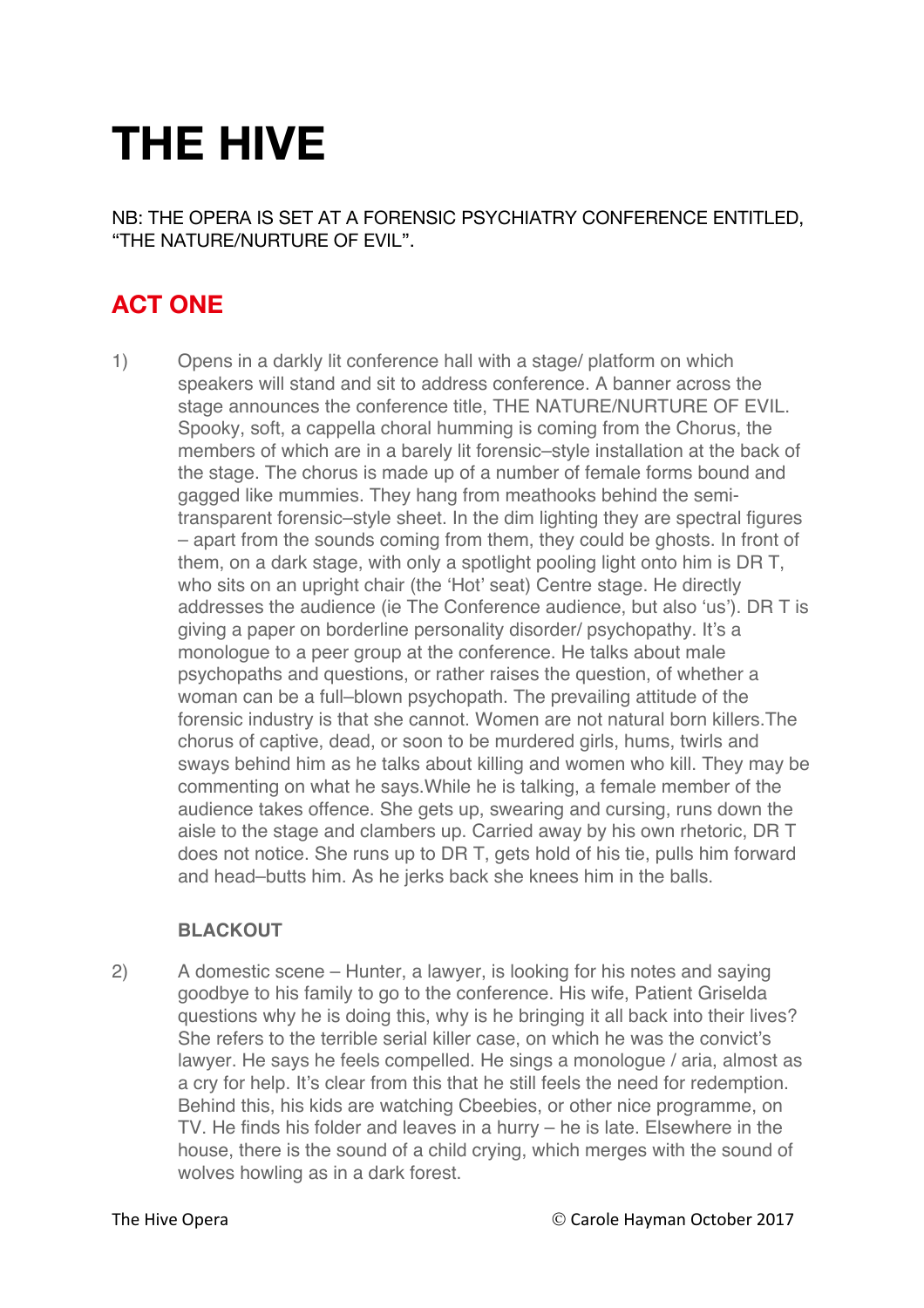- 3) We are back on the platform 'stage' at the Conference, with Hunter now in the hot seat and telling his tale to the conference audience. He explains how he came to get the case of Gretel Grimm – an accused serial killer of many young women – in the first place. During this scene there are flashbacks (all, as if in Hunter's head) to Hansel Grimm in custody – and Hunter lays out the basis of the police case against the Grimms. This is interacts and interconnects with scenes of Hunter's wife, Patient Griselda in her kitchen doing a pile of ironing and giving her own thoughts on the case/ situation. All appear on stage at the same time, but in differently lit, differentiated areas.
- 4) A flashback scene to the Grimm's household before it all kicked off. (A metaphorical mirror of the scene at Hunter's home Scene 2 in the libretto) It's a normal Grimm family morning at breakfast, but with an undertow of violence and hidden events – there's a strong sense of horrible secrets. In this scene, it's mentioned that there's a family saying, or 'joke', that if you don't do as you're told you'll end up under the patio. It's alleged by eldest daughter, Cinders, that there's already at least one body buried there – that of their sister Rapunzel. At the end of the scene Hansel hits Gretel and leaves, Gretel takes off her belt and approaches the kids, the dog cowers, whining. (This implied violence is important – it's the first time we see the capacity for it in Gretel)
- 5) We are back with Hunter on the hot seat at the Conference, explaining his defence of Gretel. He describes the bizarre and violent sexual events in the Grimm household. They were into, pornography, sado–masochism by any other name, enforced prostitution, abuse of the children and the lost girls floating through. Behind him, the ghostly, hanging chorus comments.
- 6) The Grimm household again this time it's the evening and Hansel is back from work and watching TV with the kids. It's Come Dancing. Above this, is a soundtrack of sexual moans and groans. It's Gretel in her bedroom with one of her 'clients'. Hansel is very excited by it. He grabs up Cinders and dances a tango with her in a very sexual manner, dropping her to the floor and clutching himself, as the orgasmic sounds of his wife upstairs take over.
- 7) Back to Hunter at Conference, still trying to make sense of Gretel's behaviour and sexuality – he debates how much was real and how much a show for Hansel. It's clear he's unwilling, or unable, to believe she was a killer, but rather that it was all Hansel forcing her to be involved. However, he also realises this is unlikely to be true. Enough came out about her behaviour to at least give him doubts.
- 8,9,10) These scenes cut between Hunter and his parallel, Griselda, still doing her ironing. She also addresses Gretel's behaviour – she wonders if it was possible Gretel, who was engrossed in raising 8 children at the time, knew nothing about the torture and murder of so many young women in her own home? Griselda concludes that no matter how busy a mother may be, it's unlikely. She muses on the true nature of evil, opining that we're all capable of it, but don't like to admit to our own dark, murderous thoughts.

The Hive Opera **The Hive Opera** Carole Hayman October 2017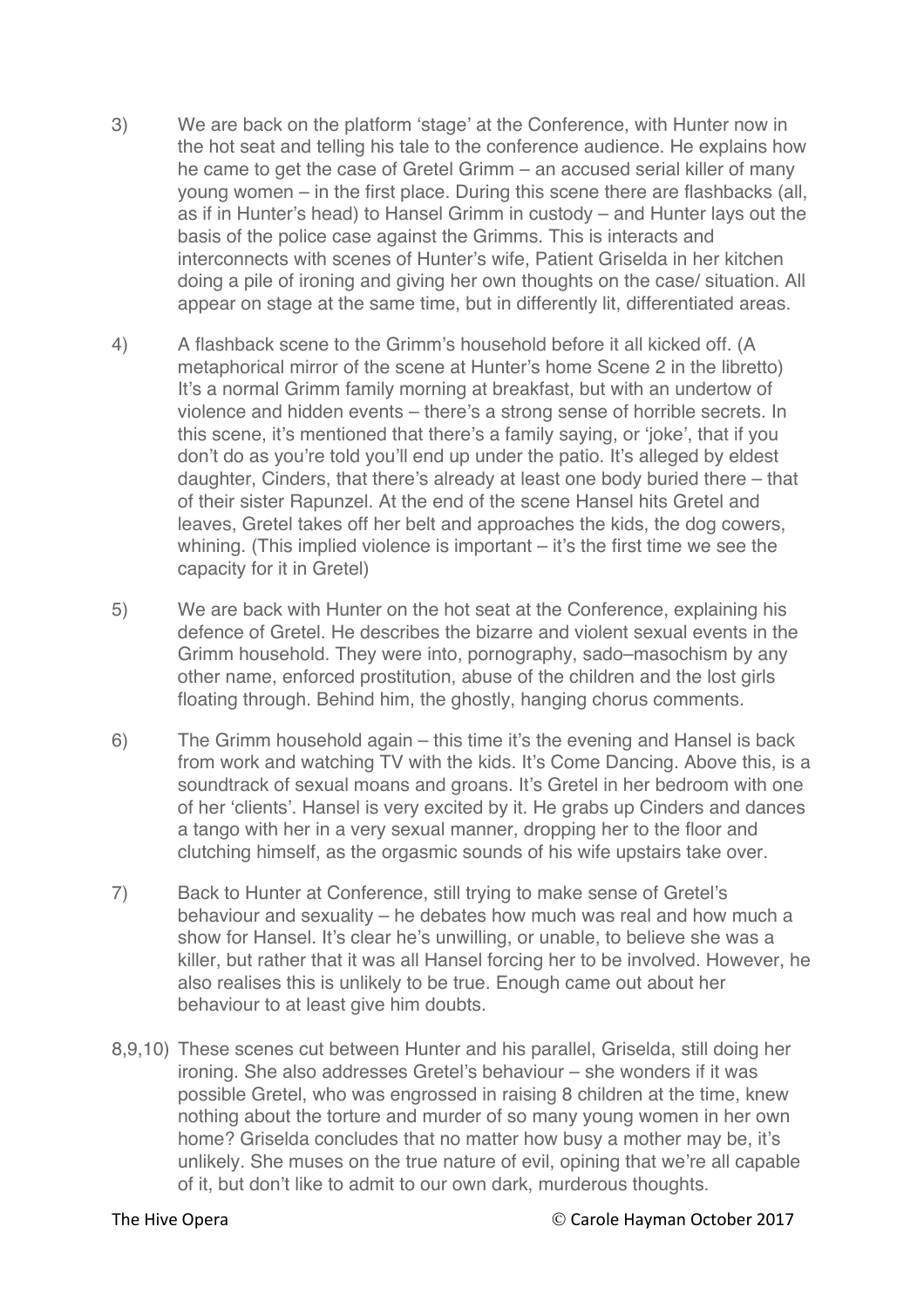- 11) Hunter, more and more disturbed, wonders how many the Grimms did actually kill…? He admits he's haunted by what happened and his own part in it. Suppose she was guilty all along? Behind him, the ghostly chorus of bound and twisting female forms hums, creating a reminder of the tortured and murdered girls. Hunter remembers his first appearance at the Police station, late at night expecting at most a 'domestic' – and how shocked he was at Gretel's murder charge.
- 12) Flashback (again in Hunter's head) to Hansel Grimm at the same cop–shop admitting in writing to having committed 9 (approx.) murders. The ghostly chorus, still twirling, repeat Hansel's admission.
- 13) DR T is back on the stand, making light of what happened to him earlier with the head–butt & knee in the crutch. He uses it as a good exemplar of just how violent and dangerous women can be. He now offers an historical view as women as killers, stressing one case and how similar it is to Gretel's and asks are these women psychopaths? He goes into various case histories for and against. He describes how and why women kill and concludes by saying women tend to kill close to 'The Hive'.

### *(NB: All of the next several scenes are part of Hunter's testimony to Conference, and shown to us/conference in a series of flashbacks)*

- 14) We are in a courtroom, in which a female barrister is making a defence for Gretel, by comparing public censure of a previous woman murderer, Mary Ann Cotton, to that which has been heaped on Gretel's head – whether or not she is guilty. She points out to the judge and jury (ie, the Conference) that very little has changed in hundreds of years, in the public's attitude towards women who transgress societal norms. Behind her the ghostly, turning chorus in the forensic 'tent' comment on what she has said.
- 15) Still in the courtroom, Cinders Grimm is giving evidence. She accuses her father and mother, Hansel and Gretel, of abuse and murder. She speaks again of the bodies under the patio and swears she knows it's true. She goes on to describe her own horrible sexual abuse at her parents' hands – how when she was a child Hansel raped her, aided and abetted by Gretel. She says they were shits, but she still loves them.
- 16) Hunter comments on all this and wonders how on earth Cinders has survived – and how she has found redemption. If indeed she has? Later he angsts over whether he heard Gretel admit to him that there were bodies under the patio. Was it really said? Did he hear it? Did he make it up? Is it false memory syndrome?

*NB: Throughout all these scenes the ghostly girly chorus is a background presence, commenting on the action and reminding us of the terrible things that were done to them. Reminding us that no matter who was to blame, they were tortured, murdered and are DEAD.*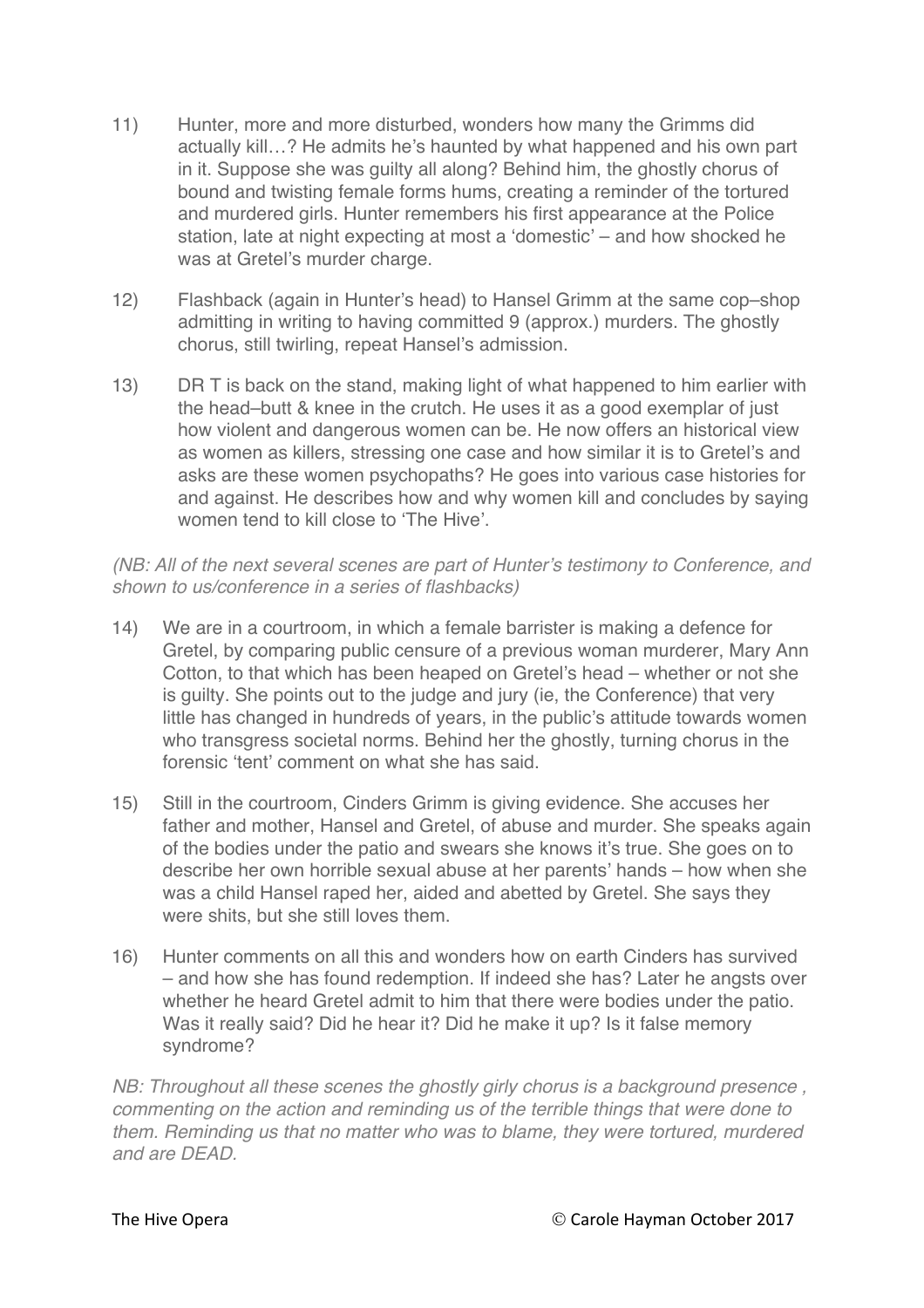- 17. The Courtroom again. Now, Maid Marian sister of one of the murder victims – is giving evidence. She vividly describes finding her sister Beauty's bones and burying them and her own dreams in which Beauty came back to her and she, Marian, was aided by her to find a kind of peace.The chorus comments on what she says and is a constant visual reminder of the murders. One bound girl in particular seems to represent, "Beauty", Maid Marian's sister. The bound girl occasionally repeats what Maid Marian says, in a whispering echo.
- 18. We are back at the Conference, this time in a plenary session in the 'green room', in which an analysis of the day's ideas and evidence is taking place. The forensic practitioners gathered for this, discuss the day, agree and disagree, cite examples of violent behaviour, the Nazis, the IRA, Daesh, suicide bombers etc. They examine the violence of women, give reasons why they are, or are not, just as bad as men, touch on society's attitude towards them and how absurd it is, tease and rib each other, sophisticatedly employing the tool of their trade – a 'certain dark humour'. The scene ends with a cocktail party, during which they all get quite drunk and leery and gradually descend into shouting at each other. Even these professionals do not escape.

*NB: This scene takes place throughout the INTERVAL and ends with hysterical drunken behaviour and all delegates screaming their favourite slogan at each other. The audience (other Conference delegates) is invited to join in. It should be funny, as well as shocking and a powerful view of how the people and material they have to deal with affects the psychiatrists and infects their lives.*

# **ACT TWO**

- 1) Back in the darkened Conference Hall, Crystal Tipps, a creative artist, is on the platform explaining to the delegates that she's going to show them an artist's impression in play form of the, 'grisly fairy tale', based on the Grimm's story. She explains the mise en scene – a dark forest – and the characters they are about to see in and out of it. These include many we have met in Act One. The chorus, as in ACT 1 float about behind her, humming and singing. They are still an ethereal, otherworldly presence, but this time they are dressed as witches and seems quite vengeful.
- 2) Crystal's 'play' begins. Little Red Riding Hood is on her way through the forest to visit her Granny, who refuses to move from her remote cottage. She is hungry and picks berries to eat, at the same time conducting a phone conversation with her mate, about where she's going. Her phone signal goes as she gets into the deep forest. As she runs off, the chorus follow her appearing to warn about dangers ahead.
- 3) Hunter (from Act1) now dressed as a huntsman comes on. He's been shooting birds for supper – and is also lost in the deepening gloom and without a phone signal. He's leaving for home when he hears a piercing girl's scream from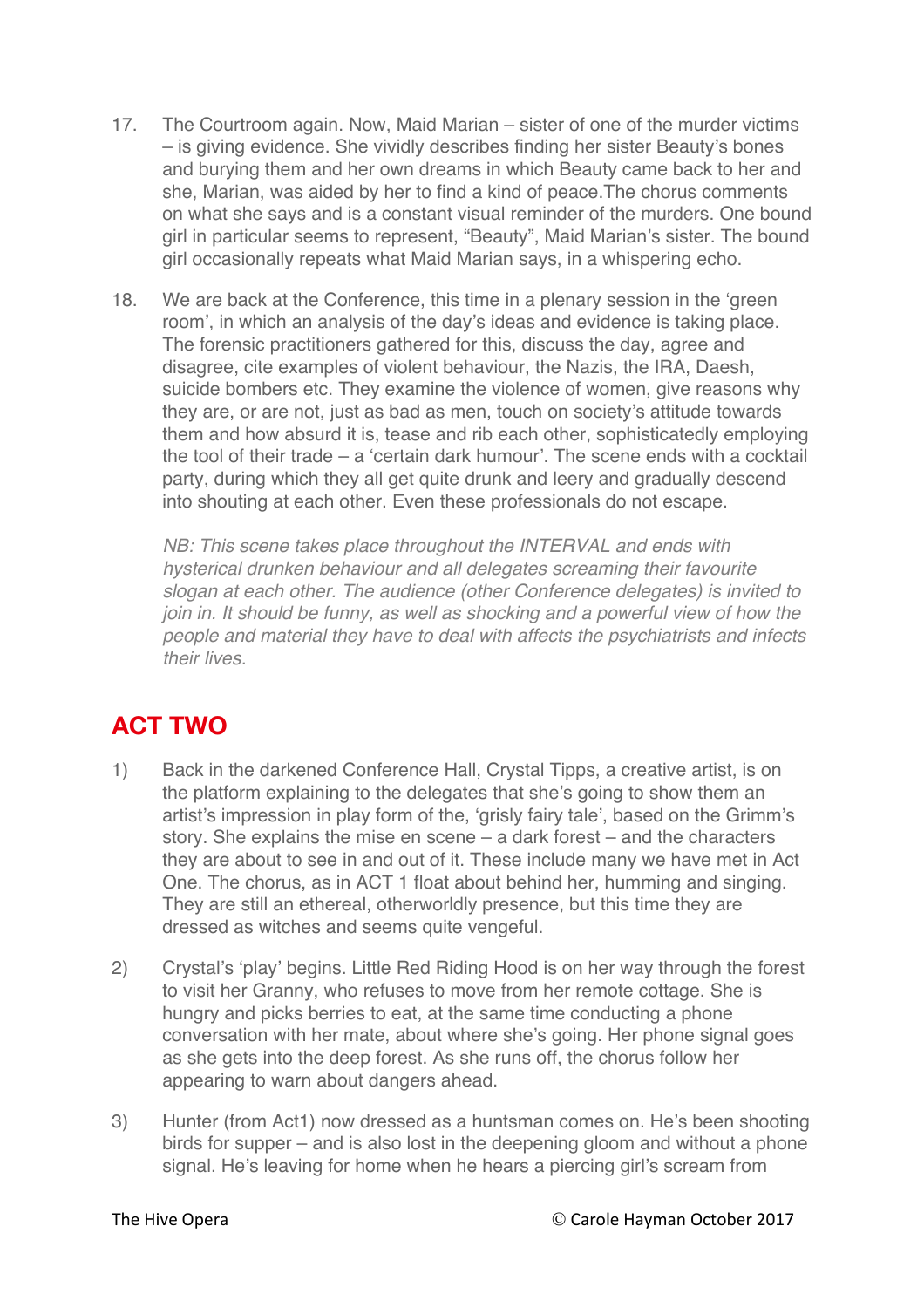offstage – he's undecided what it is, or what to do, but eventually heads towards it. Meanwhile, Patient Griselda back in their kitchen, is also frustrated by the lack of phone signal. Where is Hunter? Why is he always late home?

- 4) We are at the Gingerbread House where Hansel and Gretel are holding a party. Everyone is dressed as wild animals and a lot of drinking and sex is going on inside the house. Hansel comes out for a fag and calls Gretel to join him. After some sexual teasing she runs off into the wood and he follows her, howling like a wolf.
- 5) In the brothel-like cellar beneath the GB house, Little Red Riding Hood is bound and gagged. She 'sings' her terrified thoughts about what has happened, her abduction in the wood, the horrible wolf and his female mate, and wonders if she's about to die. Who will come to save her?
- 6) We are back in the Courtroom of Act 1. Long John Silver (a senior policeman) is giving his evidence on the Grimm case, on which he was an investigator. He explains about Gretel's unofficial prostitution, how Hansel liked it, procuring men for his 'insatiable' wife. The chorus flit about adding their views to all of this. In particular they comment on his remarks about Gretel – whom Long John Silver clearly hates.
- 7) In the woods, Hunter is still searching for the origin of the scream he heard. He begs the audience to help. They do/don't. He comes to the Ginger Bread house, knocks on the door and is invited in. Shrugging to the audience, he enters.
- 8) Gretel runs into the clearing by the house. Her costume is all rucked up she's clearly been having sex. She tells the story of her and Hansel. How they met, what he meant to her, how he was her first, and only real romance. How she fancied and loved him. Now she feels differently and hates the horror story it has become – as she hears his wolf howl, she runs into the house. The chorus are heard offstage, warning fearfully.
- 9) Hansel runs into the clearing in pursuit of Gretel. He is angry she's escaped him and ruminates on the pleasure they have waiting for them – Little Red Riding Hood in the cellar. He stares off, as if living the consequences already.
- 10) Long John Silver in the courtroom, meticulously describes the patio, the garden, the discovery of the bodies beneath it. He has no doubt Gretel was involved in the killings.
- 11) Hunter comes out of the Ginger Bread house and Hansel confronts him. "Who the fuck are you?" He demands to know. Hunter explains he heard a scream and followed the sound to the Ginger Bread house. Hansel denies it's anything to do with them. He does admit the parties are so full-on no one would know if there was a chainsaw massacre. He describes the sordid sexual pastimes and invites Hunter to join in and experience the pleasures of Gretel. Hunter politely declines. He heads off towards home and Hansel goes into the house.